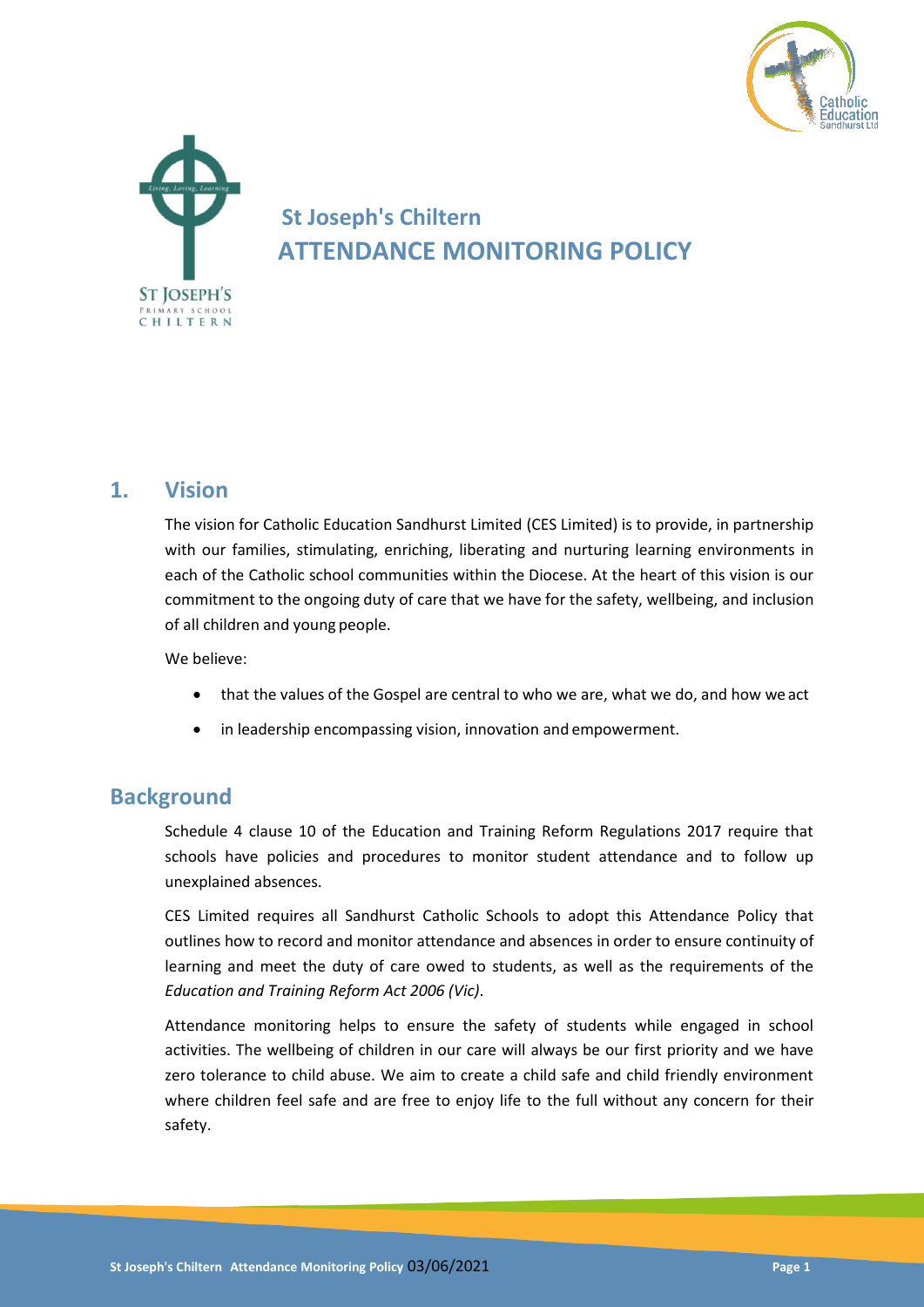#### **Purpose**

The purpose of the document is to outline the school's policy and procedures in relation to attendance monitoring of students to ensure the safety of students while engaged in school activities.

## **Scope/Application**

This school is a Sandhurst Catholic School which operates with the consent of the Bishop of Sandhurst and is owned and operated by CES Limited. This Policy forms part of the Duty of Care Framework which is available at insert web address. This policy applies to students, parents, guardians and/or carers, staff and Principal of this school. This Policy must be read in conjunction with CES Limited's Student Behaviour Policy which contains strategies for improving attendance.

### **Policy Statement**

- **5.1** In accordance with the *Education and Training Reform Act 2006 (Vic)*, schooling is compulsory for children and young people aged from 6 to 17 years unless an exemption has been granted.
- **5.2** Parents, guardians and/or carers must enrol a child of compulsory school age at a registered school and ensure the child attends school at all times when the school is open for instruction.
- **5.3** Students are expected to attend the school during normal school hours every day of each term, unless:
	- there is an approved exemption from school attendance or attendance and enrolment for the student, or
	- the student is registered for home schooling and has only a partial enrolment in a school for particular activities.

The principal may authorise an exemption and provide written approval for student attendance and enrolment to be exempt or reduce to less than full time in accordance with [DET Guidelines.](https://www2.education.vic.gov.au/pal/exemption-school-attendance-and-enrolment/guidance)

- **5.4** Regular school attendance is vital for all children and young people to succeed in education and missing school days can have a big impact on a child's future. We are committed to working with the school community, parent, guardians and/or carers to encourage and support full school attendance. Parents, guardians and or carers experiencing attendance issues with a child, must notify the classroom teacher so that we can work together to get your child to school every day.
- **5.5** Protecting the safety and wellbeing of children through the reporting and monitoring of absenteeism is the responsibility of both parents, guardian and/or carer and the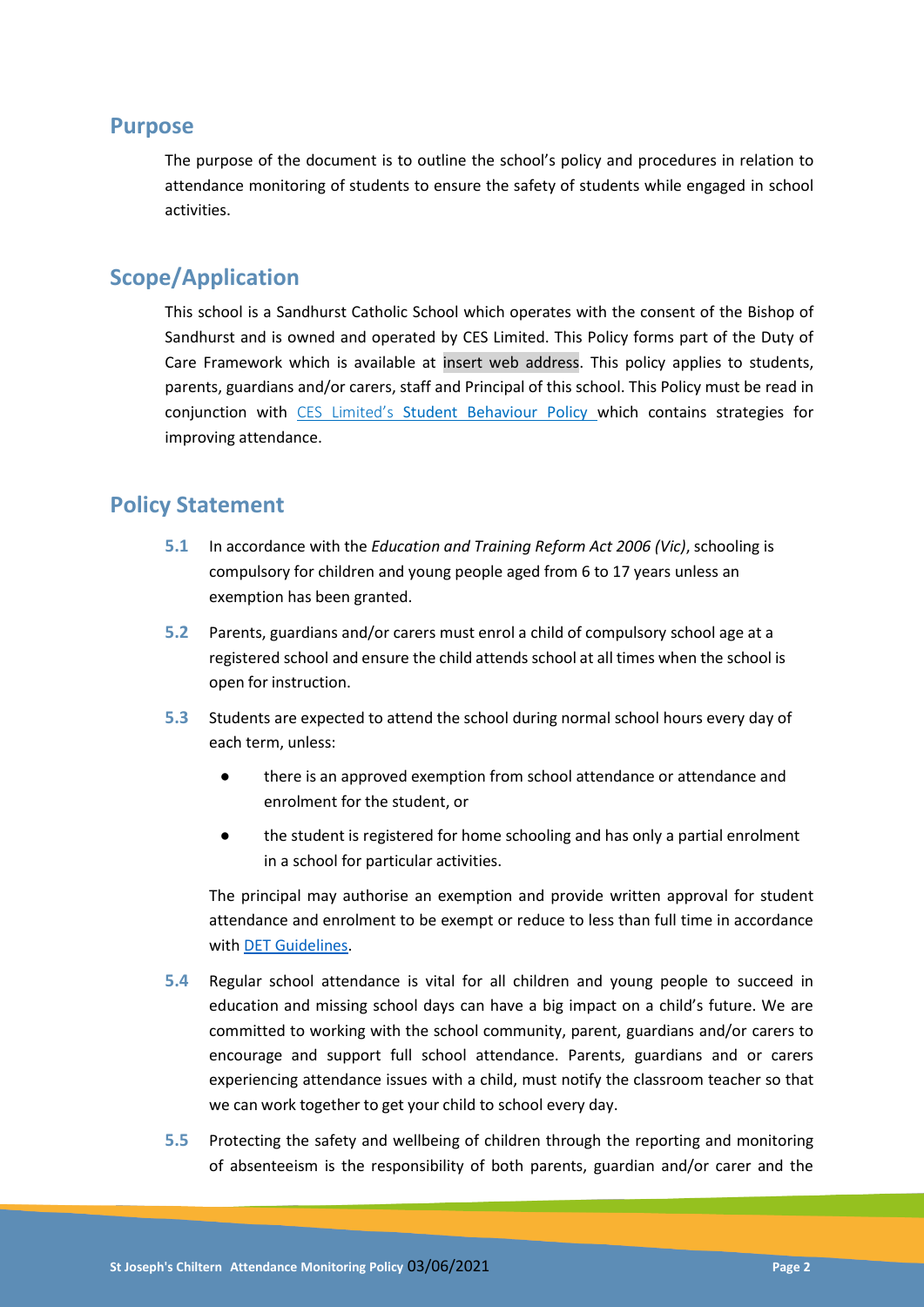school. Notifying the school of your child's absence either prior to, or on the day that they will be away, helps ensure the safety and wellbeing of children and will fulfil your legal responsibility.

- **5.6** All Victorian schools are required to contact parents, guardians and/or carers as soon as practicable on the same day of an unexplained student absence. If your child is absent on a particular day and you have not contacted the school to explain why, the absence will be marked as unexplained.
- **5.7** The school will identify individual students or cohorts who are vulnerable and whose attendance is at risk and/or declining and will work with these students and their parent/guardians to improve their attendance through a range of interventions and supports.
- **5.8** Parent, guardians and/or carers must promptly notify the school of student absences and provide a reason for absence on each occasion. The school will determine if the explanation provided is a reasonable excuse for the purposes of the parent meeting their responsibilities under the *Education and Training Reform Act 2006 (Vic).*
- **5.9** The school must check and record the daily attendance of all students. Teaching staff are required to monitor and record attendance of all students **[if Primary school]** twice per day OR **[if Secondary school]** in every class including school excursions and identify and report absences from school or class.
- **5.10** The school must follow up unexplained absences on the day of a student's absence and keep a record of the reason for absence.
- **5.11** The school must maintain current contact details for parent, guardians and/or carers and notify parent, guardians and/or carers of unsatisfactory attendance and accurately record attendance on student files.

### **Procedures**

- **6.1** This School's classroom teachers are required to monitor and record attendance of all students at least twice a day and including during school excursions and report absences from school or class.
- **6.2** At this school, attendance will be recorded by the classroom teacher during first session of the day **(9am)** and after lunch **(12.45pm)** using [www.pam@sjchiltern.catholic.edu.au.](www.pam@sjchiltern.catholic.edu.au) The record of attendance including absences must be sent to the school's select role.
- **6.3** If a student is absent on a particular day and the school has not been previously notified by a parent, guardian and/or carer, or the absence is otherwise unexplained, the schools will notify parents by Phone . Administration officer will attempt to contact Parent, guardian and/or carer as soon as practicable on the same day of the unexplained absence, allowing time for the parent, guardian and/or carer to respond. If contact cannot be made with the parent, guardian and/or carer (due to incorrect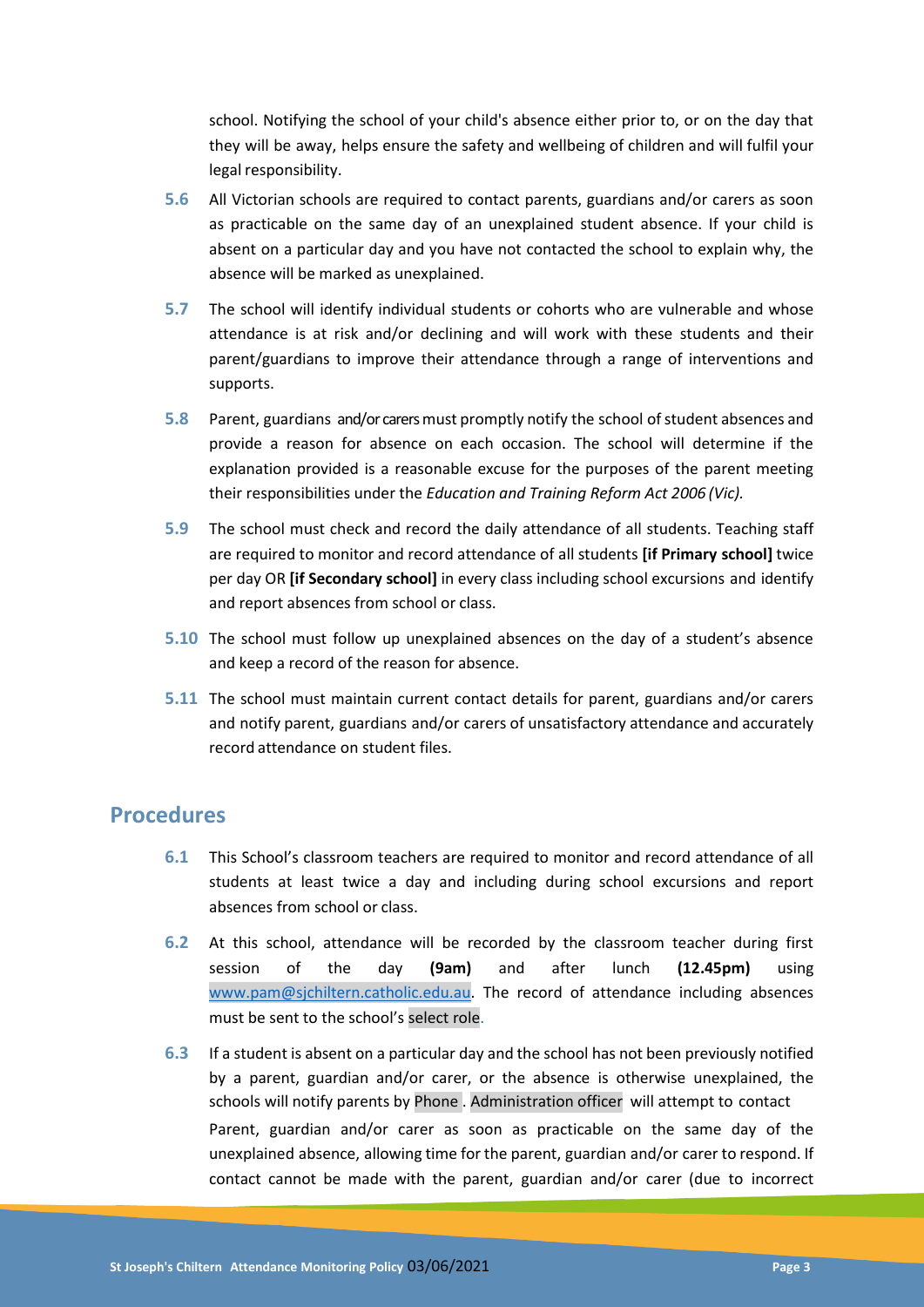contact details), the school will attempt to make contact with any emergency contact/s nominated on the student's file held by the school, where possible, on the day of the unexplained absence. The school will keep a record of the reason given for each absence.

- **6.4** If the school considers that the parent has provided a reasonable excuse for their child's absence, the absence will be marked as 'approved absence'. If the school determines that no reasonable excuse has been provided, the absence will be marked as 'unexplained absence' or 'parent choice unauthorised'. Parent, guardian and/or carer will be notified if an absence has not been approved.
- **6.5** For absences where there is no exemption in place, a parent,guardian and/or carer must provide an explanation on each occasion to the school. Parent, guardian and/or carere should notify the school of absences by:
	- Informing the classroom teacher or school Principal in writing of a planned absence
	- Contacting reception if it is an unplanned absence by
		- phoning the school on i(03) 5726 1388 and leaving a message
		- emailing the school [https://www.sjchiltern.catholic.edu.au](http://www.sjchiltern.catholic.edu.au/)
		- filling in the **Student Absentee Form** on our website [https://www.sjchiltern.catholic.edu.au](https://www.sjchiltern.catholic.edu.au/)
		- entering the absence on our Parent Portal https://pam.sjchiltern.catholic.edu.au/
	- Late arrivals or early departures must be entered via the [https://pam.sjchiltern.catholic.edu.au](https://wwwpam.sjchiltern.catholic.edu.au/) at the administration office. If a parent, guardian and/or carer is unable to do so, a note must be provided
	- If an absence is regularly approved by parent, guardian and/or carer as 'illness/medical' a medical certificate may be required..
	- If a student will be having an extended absence i.e. family holiday, a letter will be required from parent, guardian and/or carer .

### **Roles and Responsibilities**

- a) **Role of the School Principal**
- b) Implement and review the school's attendance policy as part of their Student Engagement Policy

c) Document whole-school plan to promote full attendance in accordance with CES Limited's Student Behavior Framework

d) Maintain an up to date attendance register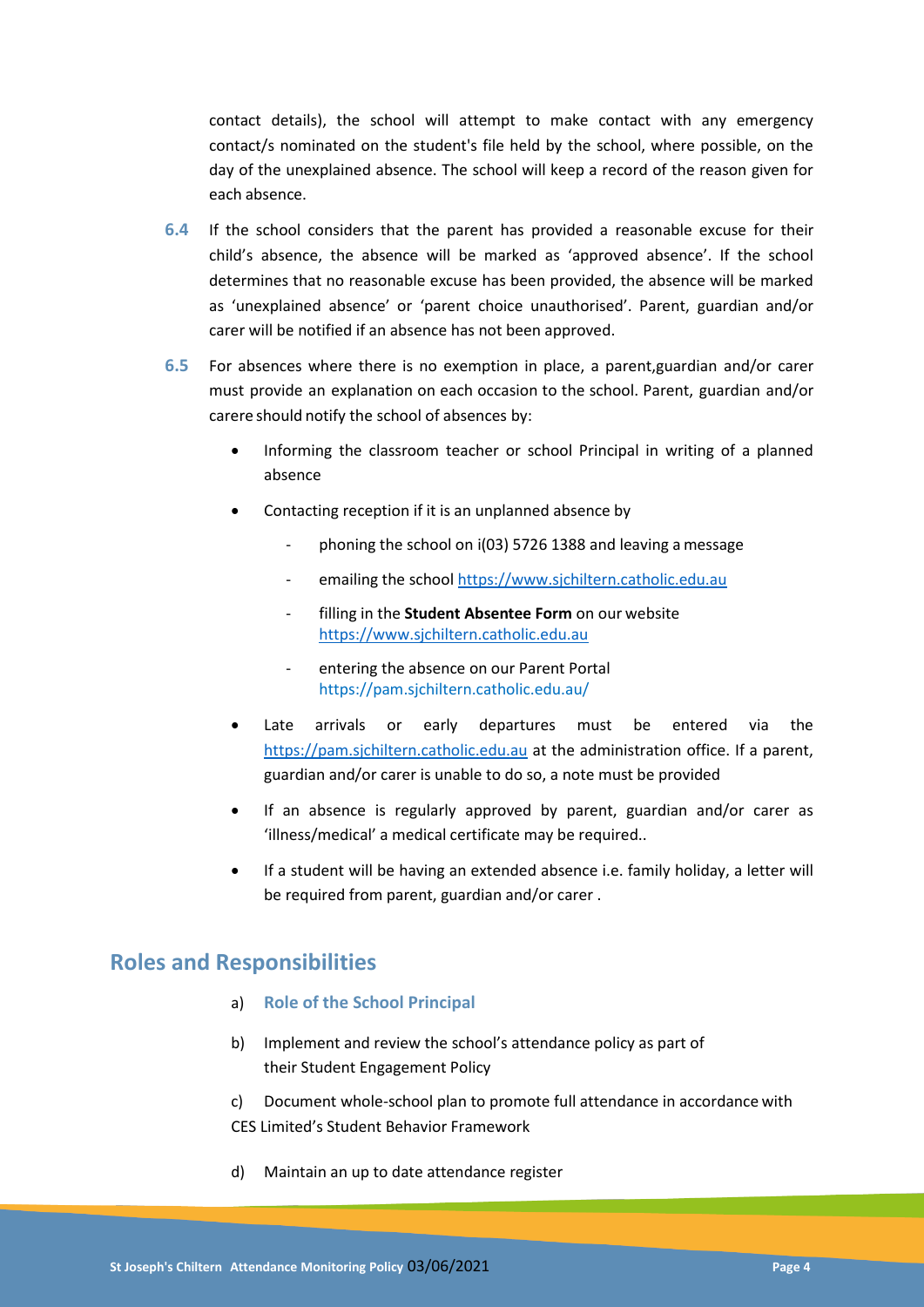- e) Maintain current contact details for parents ,guardians and/or carers
- f) Maintain accurate attendance records on student files
- g) Ensure that a check and record of daily attendance of all students
- h) Ensure student attendance is recorded twice per day
- i) Record, in writing, the reason given for each absence
- j) Identify and follow up unexplained absences on the day of a student's absence
- k) Advise parents, guardians and/or carers of unexplained absences, as soon as practicable on the same day of the absence, including for post-compulsory aged students
- l) Identify the person(s) with responsibility for monitoring daily attendance
- m) Ensure staff are provided with training and development opportunities in promoting and recording attendance and following up absences.
- n) Ensure the Policy is made publicly available.
- o) Provide reports to the Executive Director CES Limited on the Policy and its implementation as required.

#### **7.2 Role of the Catholic Education Sandhurst (CES Limited) Board**

- Receive reports from Executive Director on implementation and compliance across all Sandhurst Catholic Schools
- Review and assess reports received by the Executive Director on attendance.

# **Policy Approval**

**8.1 Policy Approval Authority:**

CES Limited Board

- **8.2 Officer Responsible for Policy:**
	- The Executive Director of CES Limited
	- Assistant to the Director: Pastoral Wellbeing

#### **Review**

This Attendance Policy is scheduled for review every three years, or more frequently if required.